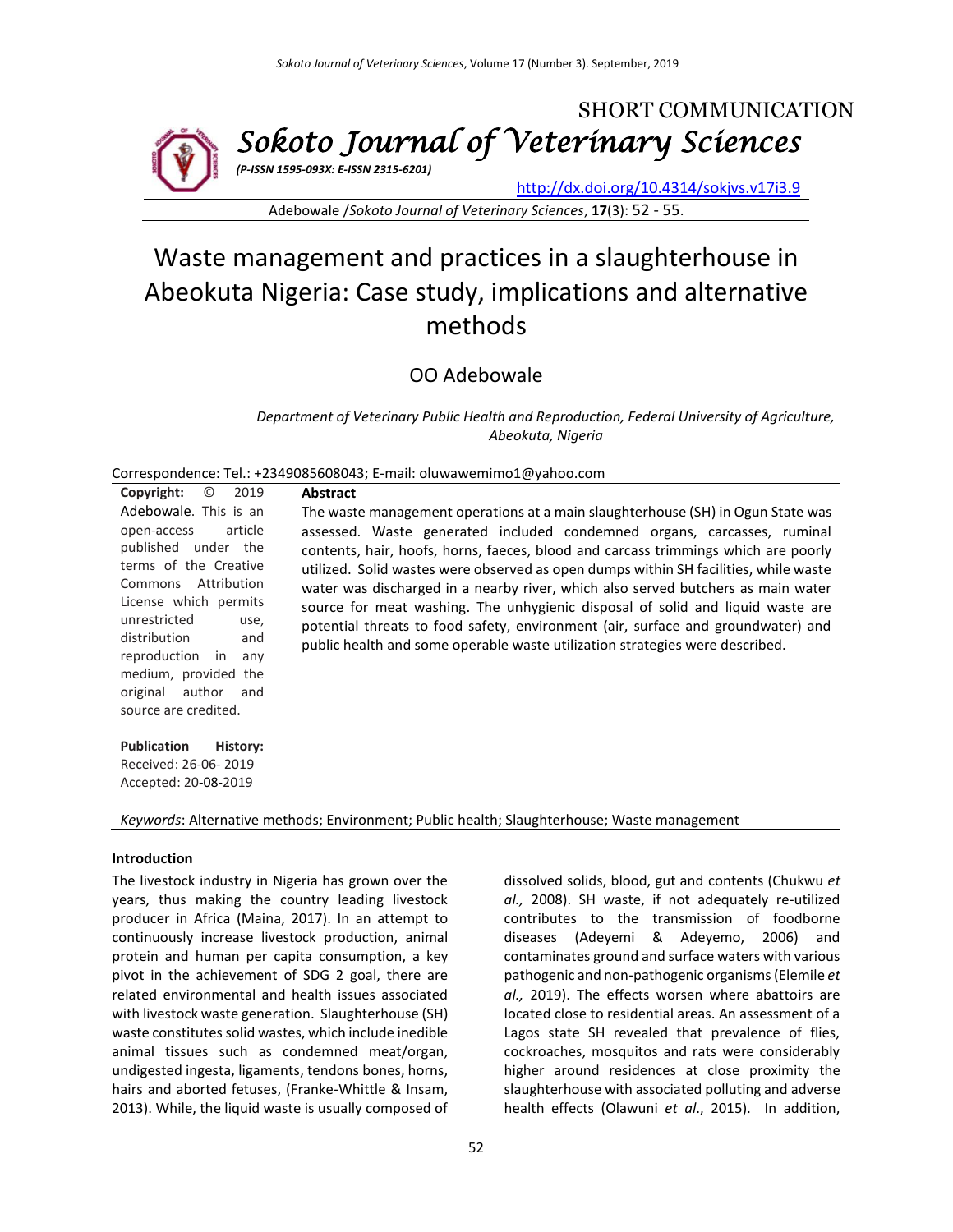zoonotic and antimicrobial resistant pathogens have been demonstrated by past studies, which included *Salmonella* spp (Iroha *et al.,* 2016), *E. coli* O157 (Adebowale *et al.,* 2016), *Campylobacter* spp. (Sasakia *et al.,* 2014), *Cryptosporidium parvum* and *Giardia lamblia* (O'Handley & Olson, 2006). Apart from microbes reported, the presence constitutes a public nuisance and degenerates the aesthetic value of the environment (Ogbonna *et al.,* 2002).

### **Materials and Methods**

The SH is located in Abeokuta, which is the capital city of Ogun state. Ogun borders Lagos State to the south, Oyo and Osun states to the north, Ondo to the east and the Republic of Benin to the west.

## **Results and Discussion**

The SH consisted of facilities such as a lairage, administrative block, veterinary officer post, slaughter slabs and meat market. Hygiene amenities e.g., cooling room, hand washing, changing rooms and toilets and animal waste management were lacking. Post-mortem (PM) meat inspection was performed by qualified veterinarians and paraveterinarians and routine protocol included visual inspection, palpation and incision of visceral organs. Floor dressing and mixed operations (clean and dirty) were common practices observed.

SH generated wastes were separated into solid and liquid waste. The solid waste included condemned meat/organs, horns, hoofs, bones, hair, aborted fetuses, faeces, undigested ingesta and fats and oils. Solid wastes were seen as open dumps within the SH. Conversely, the liquid waste comprised blood, water usually directly from the slaughtering and cleaning processes, suspended ruminal contents and urine. The liquid waste drained into a nearby river, which also serves as main water source for meat washing. Plate I show the open dumps situated around the SH. In Nigeria, disposal of waste directly into streams and rivers is typical practice (Adeyemo, 2002; Adebowale *et al., 2012*; Elemile *et al.,* 2019) (Plate I).

SHs in the country are typically characterised by inadequate waste management facilities, poorly designed and obsolete amenities, unhygienic operations, marshy surroundings due to poor drainages, insufficient government funding and policies and environmental pollution particularly of air and water (Adebowale *et al.,* 2012). The waste disposal methods identified in this SH were unhygienic, aesthetically unacceptable and a source of food safety threats. Plate III shows blocked drainage at the SHs. A range of pollutants excreted with animal waste such as nutrients, nitrates, pathogens, natural and synthetic hormones, veterinary antimicrobials and heavy metals can find their way into the environment and pose direct or indirect human health hazards. Airborne pollutants and noxious gases produced from decomposed animal waste pile-ups increase greenhouse effects, pulmonary diseases, cardiovascular problems and early deaths (Ogbonna *et al.,* 2002). Similarly, the impact of the discharge of untreated SH waste on surface and ground water in Nigeria have been well documented (Kwadzah & Iorhemen, 2015; Adebowale *et al.,* 2016). The substandard methods of waste disposal impact food quality assurance. For instance, the SH is inadequately provided with potable water supply, subsequently resulting in the use of nearby stream for meat processes, which also serves as drains for wastewater effluents (Plate IV). Animals are sources of zoonoses and the use of contaminated streams could aid the propagation of diseases outbreaks among the public. Also, meat produced from unhygienic SHs are prone to quick deterioration due to a high level of bacterial contamination (Nwanta *et al.,* 2008).

The future of livestock-environment interface is shaped by resolving the balance between the demands of animal food products and the environmental impact (FAO, 2006). Various acceptable hygienic methods of SH waste disposal in order of hierarchy are discussed. The biogas technology is a multifunctional machinery for manure management and promotes the recovery and reuse of energy by adapting manure management practices to collect gas. It reduces greenhouse gas emissions, is a sustainable resource and utilised in the generation of electricity for SHs and farms, household heating and cooking and biofuel cars.

Moreover, to ensure biosafety and bio-security against animal diseases and the spread of infection, incineration is the best method. It is a waste solution for all agricultural waste and useful as an alternative heat source. It requires minimum land, can be operated in any weather, produces stable odour free residue and reduces greenhouse effects. However, this method requires substantial capital and operating costs as well as trained personnel (Kanjan & Kumar, 2017).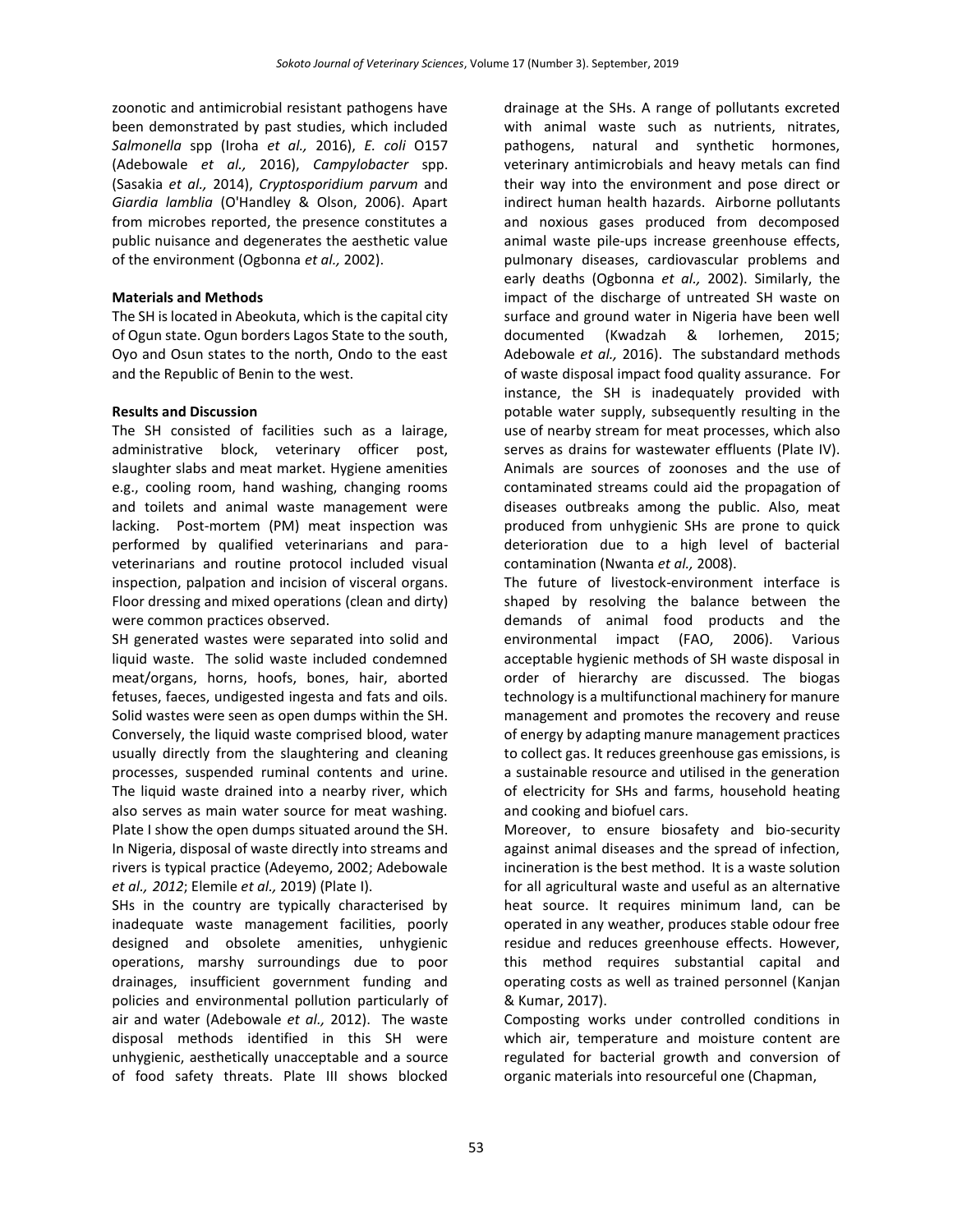

**Plate I.** Open dumps of animal solid wastes, at a major slaughterhouse in Ogun State, Nigeria



**Plate III**: Blocked drainages within the slaughterhouse facility

2005; NDSU, 2014). Composting process is a hygienic way of recycling nutrients of the organic by-products of agricultural, urban and industrial activities. From the environmental point of view composting enhances soil fertility, restoration of degraded solids and sequestration of carbon dioxide; hygiene perspective, organic matter is disinfected by the high temperatures processes (Shilev *et al*., 2007),

Rendering is a method of waste utilisation and recovery of fats from animal materials by heating without any loss of nutrients. It is acceptable to consign dead animals to another user who intends to process them for other purposes, including animal feed and biofuels. The temperature and process of rendering kill or inactivate disease-causing agents and has been viewed as a stage at which the disease transmission cycle can be disrupted (Sharma, 2003).

This burial method is inexpensive where there is the availability of land. The method can be used for dead animals, condemned meat and meat products. Burial should be used only if all other options prove to be impractical. They must be located no closer than 120 meters from any well or spring that is used as a water



**Plate II**: Liquid waste discharge into a river near the slaughterhouse in Ogun State, Nigeria



**Plate IV**: Pumping of water from the same river for meat washing

supply; 90 meters from any other surface water. The disadvantages associated with this method of disposal include risk of disease transmission, pollution and reduction in land value.

In conclusion, resolving waste issues in SHs in Nigeria should be collaborative to meet the specific needs of planning and implementation of chosen alternative strategies. Also, modernizations in slaughterhouse structures and installations, waste treatment, potable water supply and best practices to are required.

#### **Conflicts of Interest**

The authors declare no conflicts of interest.

#### **References**

- Adebowale OO, Adedamola JA, Adeyemo O & Kperegbeyi E (2016). Potential bacterial zoonotic pathogens isolated from a major abattoir and its receiving surface water in Abeokuta, Nigeria. *Alexandria Journal of Veterinary Sciences*, **50**(1): 94-98.
- Adebowale OO, Akinkuotu OO, Kehinde OO & Adebowale O (2012). Public health